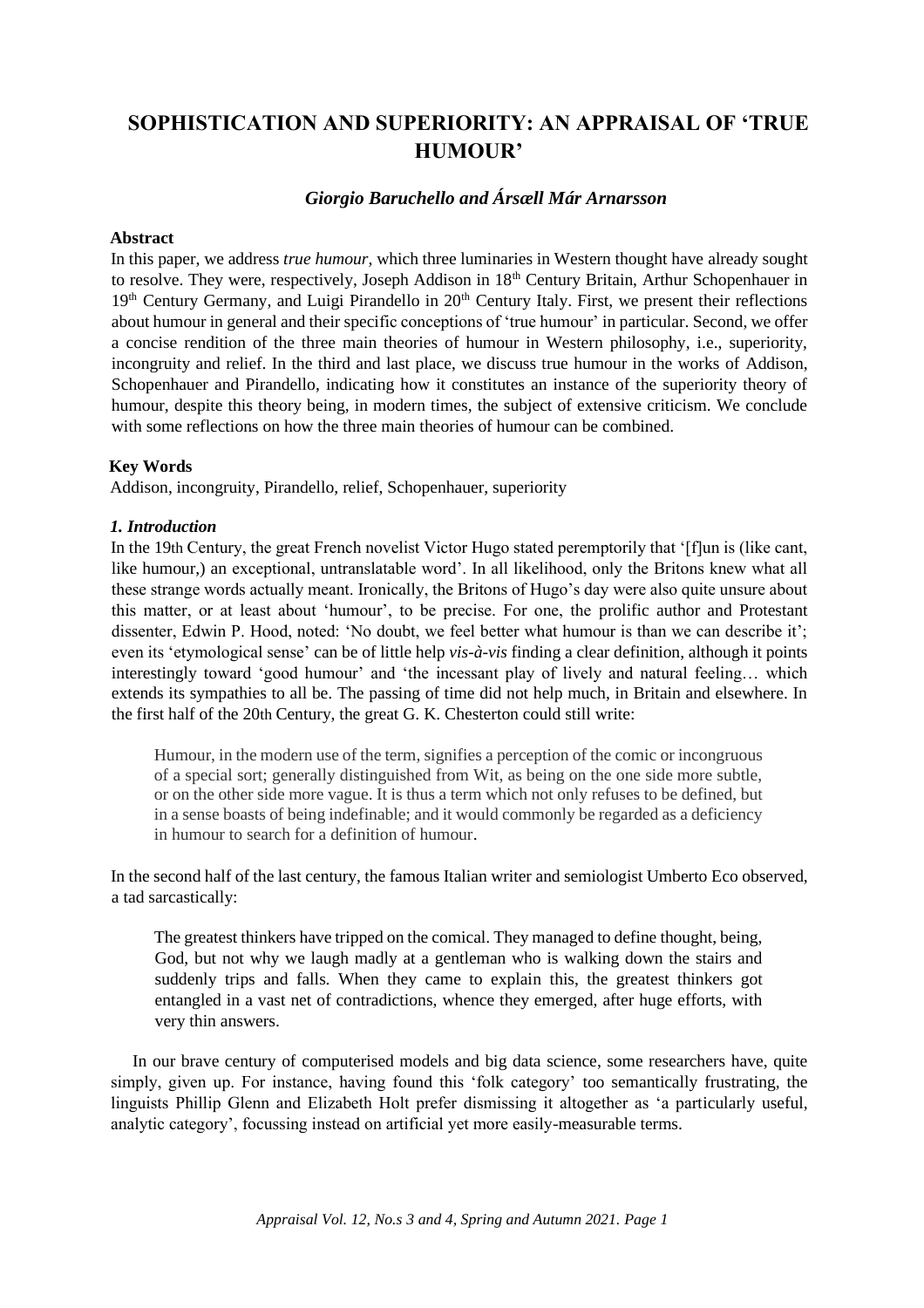# *2. True Humour*

It is therefore somewhat puzzling, and somewhat amusing, that there may have been thinkers who believed that they could determine not just what sheer 'humour' was, but indeed 'true humour' itself. They are not many, truth be told. Maybe just three and four, to be precise.

## **2. 1. Joseph Addison**

Piling paradox upon paradox, the first recorded voice in this small yet distinguished 'true-humour' chorus is that of Joseph Addison, the father of the London's 18th Century *Spectator*, who admitted that it was 'much easier to describe what is not Humour, than what is'.

Nevertheless, Addison gave his best shot at this seemingly hopeless task by listing the 'Qualifications' of the 'Genealogy' that should apply to 'Humour', were humour ever to be conceived of as 'a Person' in flesh and blood. 'Truth' would then be 'the Founder of the Family', 'Good Sense' its son, who would beget in turn 'Wit, who married… Mirth, by whom he had Issue Humour.' *Qua*  child of such an 'Illustrious Family', 'Humour' is said to have to be able to please the various relatives by adapting to their 'different Dispositions': 'sometimes' it should be 'grave' and 'solemn', 'sometimes airy… and fantastick', other times 'serious' or 'jocular'. Under any and all such circumstances, humour 'never fails to make his Company laugh'.

Addison also drew two parallel genealogical tables, opposing and distinguishing between 'True Humour', which 'generally looks serious, whilst every Body laughs about him', and 'False Humour', which 'is always laughing, whilst every Body about him looks serious.' The proof of the authenticity of humour would therefore be, as it has been proverbially the case for pudding, in the eating. False humour laughs aloud and ceaselessly but leaves its audience unimpressed. 'True humour', instead, makes people laugh while feigning gravity: 'Ridicule is never more strong, than when it is concealed in Gravity'.

Unfortunately, even eating the pudding may not be good enough a standard for appraisal. As Addison's collaborator Richard Steele observes: '(I)n Elections for Members to sit in Parliament', one can witness shrewd individuals who parade most successfully a degenerate 'Capacity for prostituting a Man's Self in his Behaviour, and descending to the present Humour of the Vulgar'. Among uneducated and unsophisticated sorts, unrefined 'Raillery' that 'is full of Motion, Janty and… Impertinence' does 'commonly pass, among the Ignorant,' as 'Humour.' And as Addison concedes, in a mirror-like reflection: 'It must be confessed that good Sense often makes a Humourist; but then it unqualifies him for being of any Moment in the World, and renders him ridiculous to Persons of a much inferiour Understanding.'

## **2. 2. Arthur Schopenhauer**

The second voice in the tiny chorus is that of Arthur Schopenhauer, who thus went to show the world that Germans, *pace* much malign prejudice, might know a thing or two about humorous matters. Specifically, in his hefty masterpiece, *The World as Will and Representation*, Schopenhauer pens a definition of 'humour' (Germanised into *humor*) by way of opposition to 'irony': 'if… the joke is concealed behind seriousness, then we have irony. […] The converse of irony is accordingly seriousness concealed behind a joke, and this is humour. It might be called the double counterpoint of irony'.

Britons had got it all wrong. Addison's earlier intuitions on 'True Humour' are turned upside down. It is now irony that makes fun by feigning seriousness, e. g., 'Socrates' *vis-à-vis* 'Hippias, Protagoras, Gorgias, and other sophists, and indeed often to his collocutors in general.' Humour, instead, is seriousness feigning fun.

Schopenhauer's distinction between irony and humour does not stop here, however. As he writes: 'Irony is objective, that is, intended for another', whether it is the audience or the adversary, so that they may eventually learn something. 'Humour', on the contrary, 'is subjective, that is, it primarily exists only for one's own self', who is 'in a serious and sublime mood', but at the same surrounded by an inescapable and inescapably silly or obnoxious 'external world… to which [the self] will not give itself up' and therefore retort by casting something deep and often gloomy in a 'joke'. Whereas '[i]rony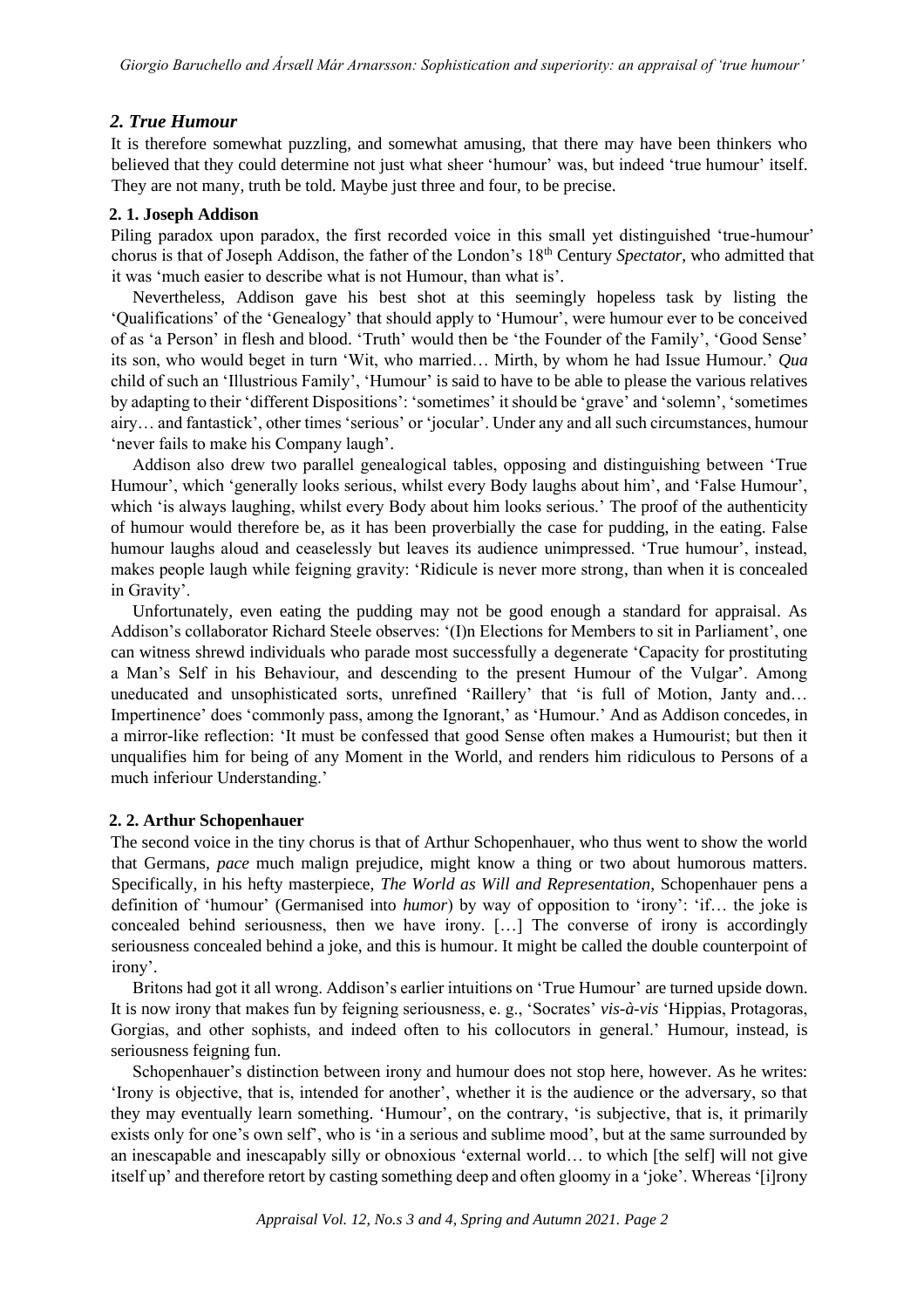begins with a serious air and ends with a smile', the opposite is true of 'humour', e. g., Hamlet saying to the annoying Polonius, who was taking his leave from his prince with all sorts of pompous apologies: 'You cannot, sir, take from me anything that I will more willingly part withal, except my life, except my life, except my life.

The sublime seriousness, or serious sublimity, lurking behind 'humour' and the work of the 'true humourist' are also said to be rooted in the very etymology of the term, insofar as 'humour depends on a special kind of mood or temper (German *Laune*, probably from *Luna*) through which conception in all its modifications, a decided predominance of the subjective over the objective in the apprehension of the external world is thought. 'Nevertheless, Schopenhauer complains that 'at the present day the word humorous [*humoristisch*] is generally used in German literature in the sense of comical [*komisch*]', so that cheap jokes and vulgar comedies are given 'a more distinguished name than belongs to them.' Yet, as he insists, 'humour is borrowed from the English to denote a quite peculiar species of the ludicrous,' namely one that 'is related to the sublime, and which was first remarked by them.' In Schopenhauer's view, 'it is not intended to be used as the title for all kinds of jokes and buffoonery, as is now universally the case in Germany, without opposition from men of letters and scholars.'

Whether this opposition ever emerged and got adequately discussed by Teutonic *literati* and academics, it is not clear. Certainly, the ordinary, unsophisticated use of 'humor' to refer to all sorts of funny things continues to this day, *pace* Schopenhauer's protestations. The history of natural languages, German included, is evidently full of ironies.

#### *3. Luigi Pirandello*

Having completed his doctoral studies in Germany and coming from the country that had civilised the Britons in the first place, Luigi Pirandello felt well-suited to tackle the issue of 'true humour' a third time, in a lengthy essay entitled *L'umorismo*. In point of fact, in the puny chorus that has been identified hereby, Pirandello is the voice who gets the longest and most articulate bits to sing solo.

Echoing Schopenhauer, Pirandello claims that it is possible to distinguish between 'humour understood in a broad sense, as commonly done, and not just in Italy;' and 'a narrower and particular sense, with well-defined and peculiar characteristics, which is for [Pirandello] the right way to understand it.' On the one hand, the 'much broader sense comprises… the comical in its various expressions'. On the other hand, there can be, as Addison had already written, 'true humour'. This more sophisticated and authentic version of humour is not confined to either modern or Anglo-Germanic literature, but it can be retrieved 'in the ancient as well as modern literature of every country, … but in considerably lesser amount; indeed, in only few exceptional instances'.

The entire second part of Pirandello's essay is about the characteristics of 'true humour'. However, already in the first part, Pirandello anticipates a number of these characteristics or, at least, some instances of 'humour', if not 'true humour' proper. Thus, for one, Pirandello follows the German philosopher Theodor Lipps' lead in exemplifying 'humour' by reference to 'Socrates attending *The Clouds* at the theatre and laughing with the audience at how [Aristophanes] ridicules him'. For another, Pirandello highlights in a quote from Antonio Panizzi (an Italian literary critic who had lived and worked in England for many years) the description of Francesco Berni's Renaissance poetry as marked by 'the peculiar benevolence whereby [Berni] looks, with indulgence, ... upon human errors and ills.'

Well aware of its geo-etymological origins, Pirandello mentions the archetypally 'English... humour', i.e., 'the facetiousness of those who keep a grave demeanour while joking.' In its 'true' form, this 'humour' is then distinguished from 'art in general, as this was taught by rhetoric', because of its 'intimate, inaccurate, essential process that, inevitably, de-structures, dis-orders, dis-accords'. In particular, the medieval poet Cecco Angiolieri is singled out for the sharp contrast between his conspicuously light-hearted tone and the clear perception by the reader that 'Cecco never truly enjoys [, as he declares,] his torment, though he casts it in a clever and lively shape' that, according to Pirandello, is typical of 'Tuscan… popular' culture.

Humour is not 'irony', Pirandello claims, since the latter 'is almost always comical yet without pathos'. Instead, citing *verbatim* the literary critic Momigliano, Pirandello underlines how 'humourists' make fun of their own 'melancholy', thus displaying a 'painful dualism', which is 'the true consolation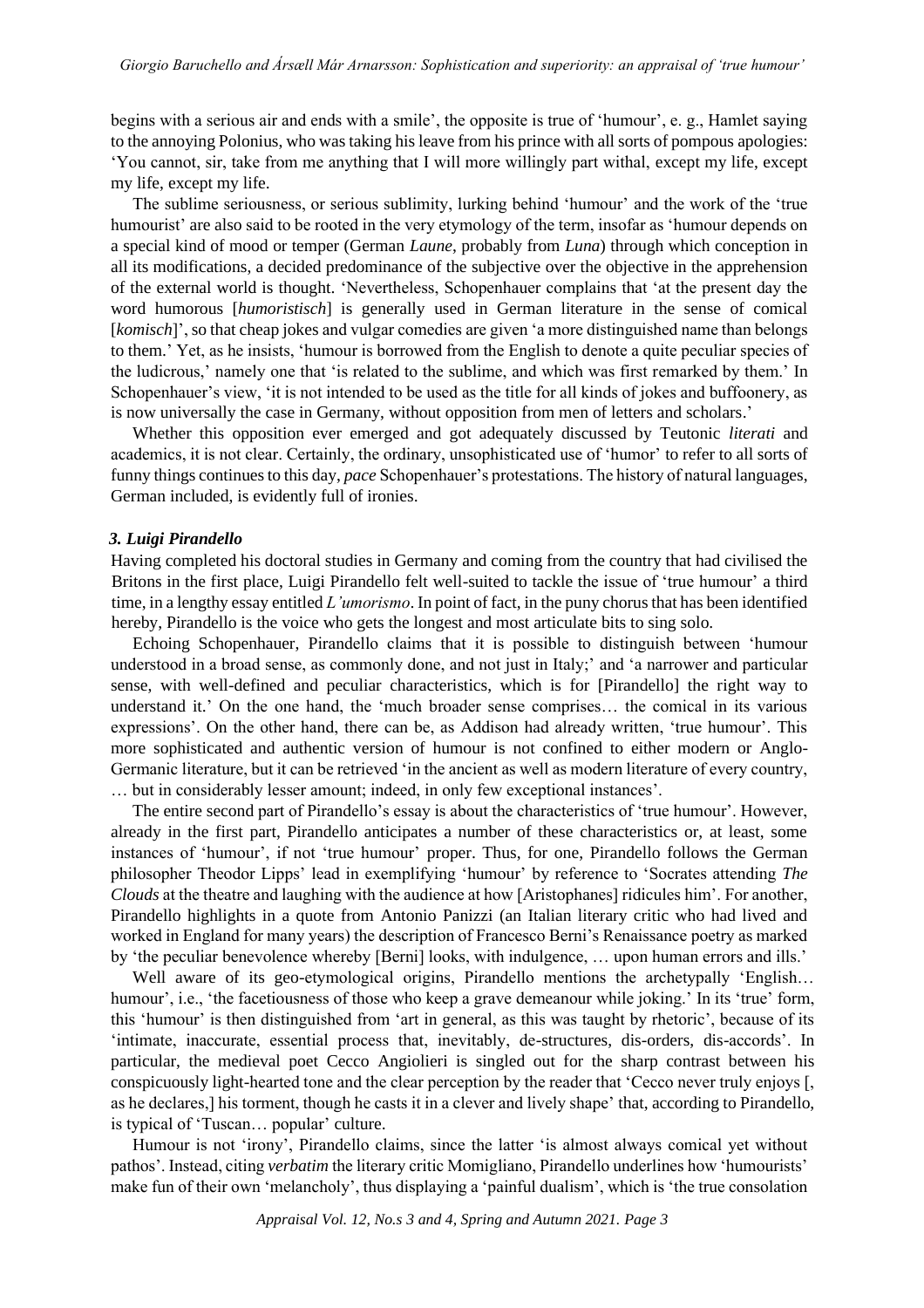of desperate people.' Above all, 'Don Quijote' is celebrated as an astounding specimen of 'humour's laughter', such that, 'the comical is overcome, not by the tragic, but through the comical itself.' As a result, when reading Cervantes' famed novel, '[w]e commiserate while laughing, or laugh while commiserating'.

'[T]rue humour', finally, is said explicitly and expressly to consist of 'the feeling of the contrary' [*sentimento del contrario*], i.e., sensing 'how every ridiculous event… is followed by deep bitterness, like shadows follow each and every one of our steps'. Thus, the personal credo of the Italian monk, philosopher and cosmologist Giordano Bruno is claimed to be nothing less than 'humour's motto': *In tristitia hilaris, in hilaritate tristis* ['Happy in sadness, sad in happiness']. (Condemned as a heretic, Bruno was burned at the stake by the Inquisition in 1600. Despite his motto, he did not laugh while being set ablaze.)

This deep psychological spring of humour is the reason why, in the second part of his essay, Pirandello can explain the enormous disagreement among philosophers, *literati* and psychologists about the exact characteristics of humour. According to Pirandello, this pivotal 'feeling of the contrary' can be elicited in all sorts of ways, by reference to all kinds of human circumstances, under all varieties of stylistic constructions, and by burrowing into all manners of 'contradiction', or incongruity, such as: melancholy and forgiveness; melancholy and resentment; ridiculousness and seriousness; illusion and reality; morality and calculation; intimate feeling and social convenience; habit and logic; consciousness and substratum (i.e., the unconscious); justice and injustice; hope and fear; our past selves and our present selves (as discussed by Pascal); busy daily life and life's emptiness or meaninglessness; genius and insignificance; etc.

Psychologically, the first step in the whole 'feeling of the contrary' is observing a person's 'alertness to the contrary', e.g., when we meet an old lady covered in 'make-up' and 'youthful clothes' in the vain attempt to look much younger. Such an odd sight is laughable and it is the very essence of 'the comical'. The second step takes place when the same person starts reflecting, however briefly, on the reasons why the old lady may be doing that, e.g., 'to pitifully convince herself that she may be able to get her much-younger husband to keep loving her'. At that point, the person at issue steps beyond the initial simple alertness, and well into 'the feeling of the contrary'. That is where 'the humorous' resides, according to Pirandello.

Artistically, as Pirandello comments on Russian, Italian, French, Spanish, German and British literary sources, 'reflection' seems to play a fundamental role in 'humorously' breaking, or interfering with, the 'spontaneous' imaginative inertia and compositional 'harmony' of the fictional creation, e.g., by way of 'intrusion', 'variations and digressions', but only as long as this 'reflection' is as 'spontaneous' and organic to the fictional creation as the original inertia and harmony.' [G]enuine humour' cannot arise from 'mere verbal contradiction', 'rhetorical decoy 'or conceptual 'contrast between ideality and reality', but requires an 'immediate doubling' of any 'feeling' or 'thought… into its contrary', as though the feeling or thought immediately reflects back onto itself and traces in its opposite its own very point of origin.

According to Pirandello, this crucial 'doubling' [*sdoppiamento*] of feeling and/or thought does not occur in 'the comical, the ironic, the satirical', while it reveals itself in the creations of sophisticated 'humourists', who are artists possessing, within their heart, the bittersweet duplicity which allows them to create 'that which looks like them'. Unlike 'comics and satirists', humourists are not cold or stern judges, even in the face of 'theft' and 'murder'. Unlike 'sociologists', they grasp objectively the sad and troubling truths about living people, but also empathise with them. Unlike 'epic or tragic poets', humourists do not present 'heroes' facing bravely life's 'contrary and repugnant elements'. Indeed, humourists may 'dislike reality', experience all the painful contradictoriness of 'Being' and the meaninglessness of 'the naked life', and even enjoy 'unmasking' human mendacities and inconsistencies; but they are not 'angered', distanced, or ennobled by any of this, about which they say, humbly: 'that's life!' That's all that, *au fond*, 'humourists' can state in their 'deconstructing' works of 'humour'.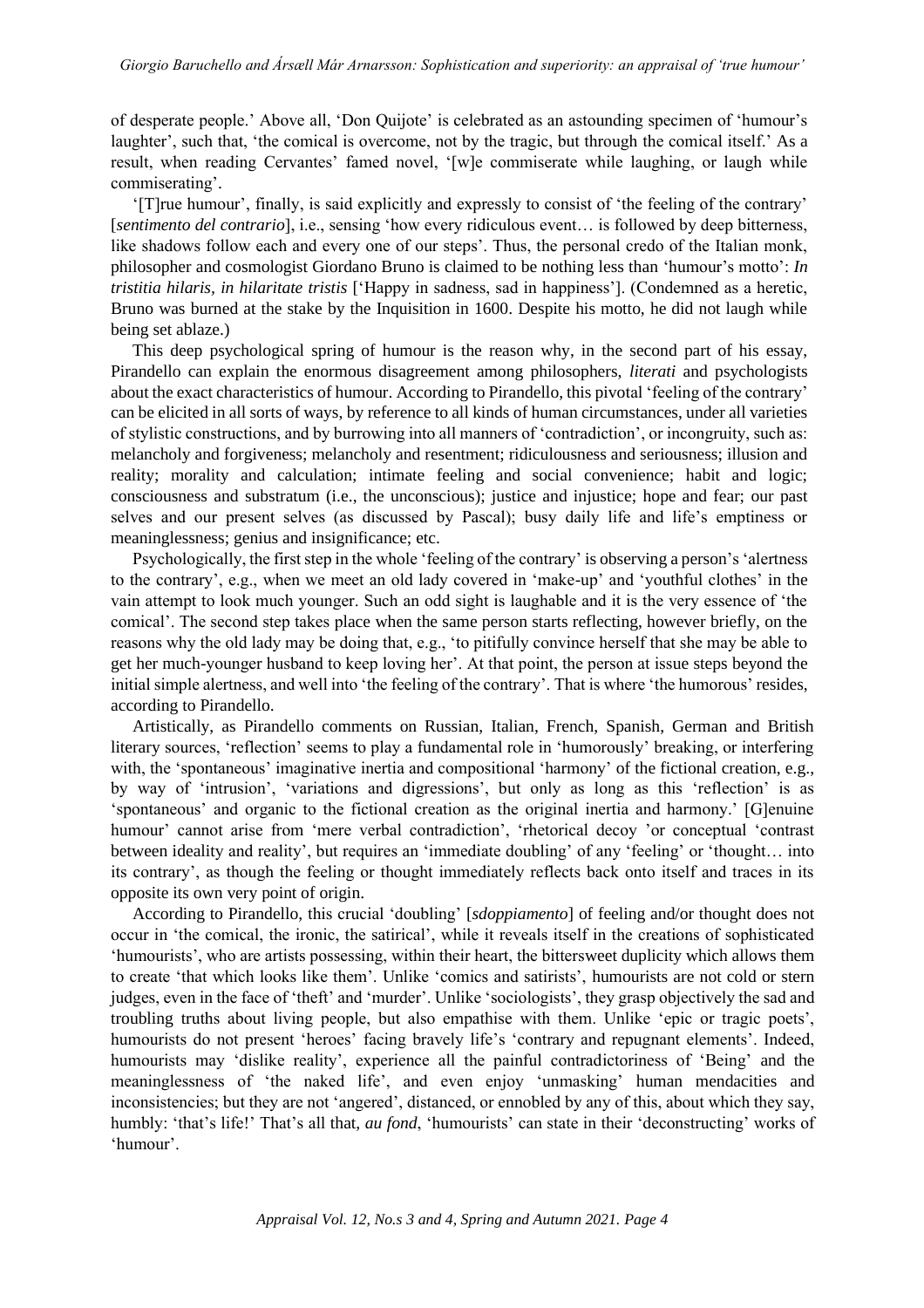#### *Digression*

A completely different interpretation of 'true "humour"'—the adjective being cast tellingly between quotation marks—was suggested by humour scholar Simon Critchley in the early 21<sup>st</sup>century.

Specifically, Critchley equates ''true' humour' with personally and/or socially 'radical' or 'critical' forms of humour, e.g., corrosive comedies, biting satires and scathing jokes that are not 'reactionary' and that can lead to progressive 'change', whether individually or collectively.

## *Three Theories*

Back in the enlightened century of Addison and *The Spectator*, the British physician and philosopher David Hartley had already compiled many interesting observations on, *inter alia*, the fun that most people have at noticing the errors of unsophisticated 'children, rustics, and foreigners when yet they act right, according to the truly natural, simple, and uncorrupted dictates of reason and propriety, and are guilty of no other inconsistency, than what arises from the usurpations of customs over nature'.

Seemingly innocent, this widespread form of fun recalls a well-established tradition of philosophical characterisation of laughter *qua* mockery, derision, ridicule, or scorn. This tradition underlines the fun that we have, implicitly, whenever taking delight in our being better than someone else, or in being better at something than someone else, or at least in thinking that we are so. As a child uttered naughtily in a Scottish primary school in the mid-1980s: 'Keep Scotland clean; throw your litter into England.'

Implying a superiority of the Scots with respect to their southern neighbours, this childish joke is just one of countless instantiations of the so-called 'superiority' theory of laughter and, of late, humour. The superiority theory is however only one of three recurrent philosophical theories of laughter and humour, all three of which we are going to summarise concisely in the next few paragraphs.

## 1. **Superiority**

The superiority theory focuses on the evil that laughter and, most probably, humour, seem to contain on many occasions, insofar as they pivot around temporary or lasting forms of social inclusion/exclusion, hierarchical separation, and/or outright disparagement. Examples of this sort of laughter are legion, whether we look at current literary sources or ancient ones. They include, for instance, schoolboys' pranks, soldiers' practical jokes, ethnic and group-based jokes, such as Austrian jokes in 19<sup>th</sup>century Germany (and *vice versa*), blonde and Polish jokes in 20<sup>th</sup> century USA, *carabinieri* jokes in today's Italy, and Danish jokes in contemporary Iceland. Albeit somewhat *passé* and frowned-upon in polite circles, every nation has had its own recurring target/s and every mentally able, adequately socialised person can understand these jokes. Clearly, they would not count as 'true humour' *à la* Critchley.

The characterisation of laughter as mixing good (e.g., pleasure) with evil (e.g., humiliation) and its centring on mild or even forceful mockery of another, if not of oneself at times, have been predominant in the history of Western philosophy. Though short and sparse, many major thinkers have uttered comments on these negative connotations of laughter, e.g., Plato (*Philebus*), Aristotle (*Poetics*), Cicero (*De oratore*), Hobbes (*Leviathan* and *Human Nature*) and Descartes (*The Passions of the Soul*). In particular, Plato wrote of *phthonos* [envy] *qua* necessary malicious ingredient of all laughter. It is, however, Thomas Hobbes' much-later notion of 'sudden glory' arising from 'comparison' between the enjoyer of a joke and the butt of one that has become the scholarly shorthand for this theory of laughter and, in times closer to us, humour, which acquired its present meaning only in the  $17<sup>th</sup>$  century.

## 2. **Incongruity**

As proud and as 'superior' to his fellow humans as the notoriously misanthropic Schopenhauer may have felt in real life, the definitive 1859 edition of his already-cited *World as Will and Representation* contains a chapter devoted to 'the ludicrous' articulating a very different theory of laughter and, nominally too, humour. Specifically, Schopenhauer formulated therein a version of the so-called 'incongruity' theory, which he explains as based on 'the opposition… between perceptible and abstract ideas'. Such an opposition generates 'paradoxical, and therefore unexpected, subsumption[s] of an object [or more] under a conception which in other respects is different from it. Accordingly, the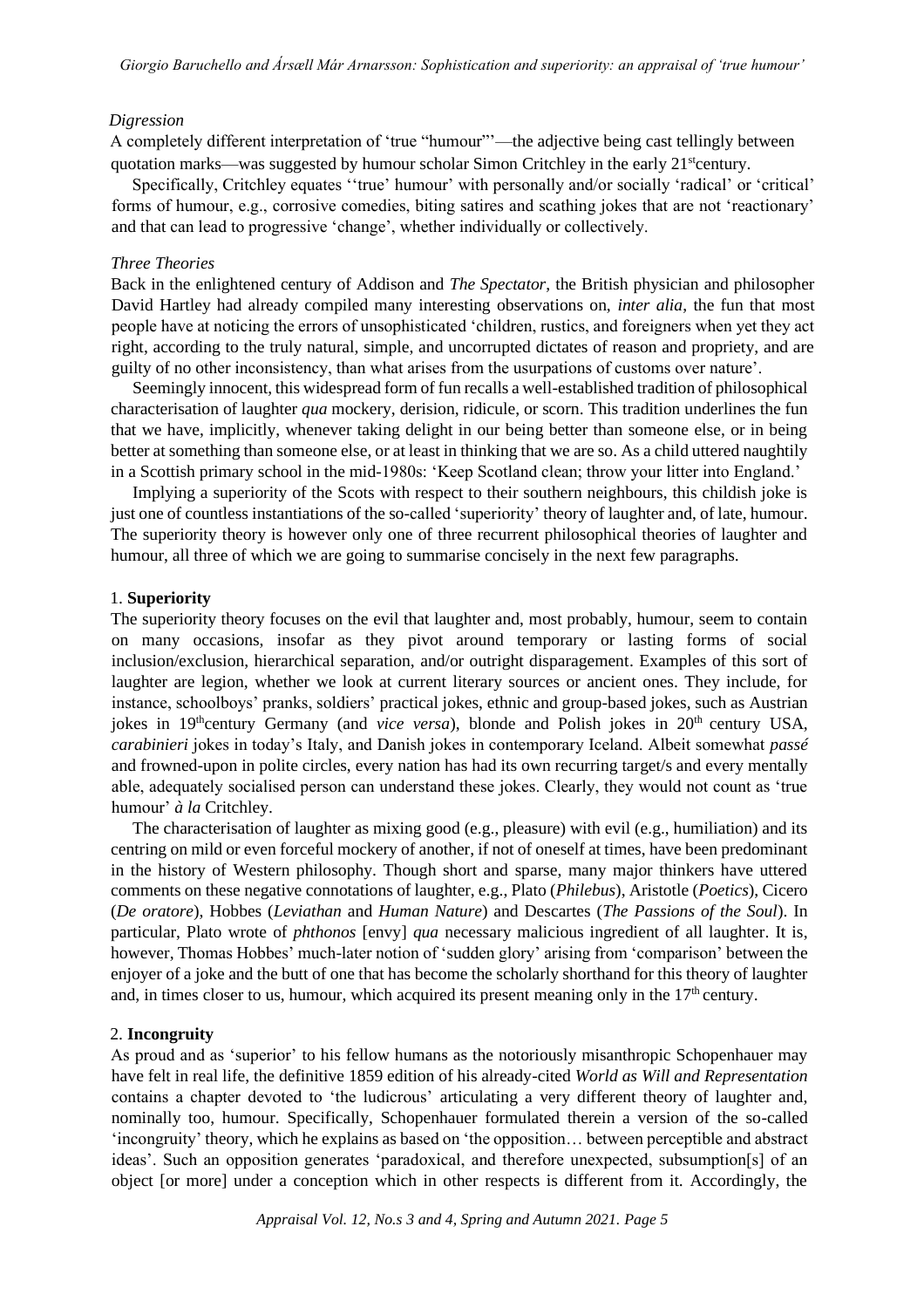phenomenon of laughter always signifies the sudden apprehension of an incongruity between such a conception and the real object thought under it,' e.g., juxtaposing a piccolo and a tuba as 'musical instruments'.

Concerning the birthplace of the incongruity theory itself, most scholars agree that it is probably a brief set of reflections penned by Francis Hutcheson in 1750, whereby Hobbes' idea of 'sudden glory' is forcefully criticised and 'laughter' is reconceptualised as a positive instrument that allows people to feel good with one another, reduce mutual 'resentment', and find ways to 'reconcile' after quarrels. Moreover, Hutscheson supplies instances of amusing association of contrasting ideas, e.g., puns and witticisms, all of which do not seem to imply any comparison or denigration. Though often cited in the literature about humour, it should be noted that Hutcheson's work focuses on 'laughter' alone and mentions humour solely *qua* 'humourists', and only once in the whole text.

Today, the incongruity theory enjoys much currency. Noël Carroll claims the incongruity theory to be the most popular today among philosophers. To boot, Terry Eagleton's reduces most contemporary 'minor' or alternative theories to it: 'the play theory, the conflict theory, the ambivalence theory, the dispositional theory, the mastery theory, the Gestalt theory, the Piagetian theory and the configurational theory.' In addition, linguists, not just philosophers, are keen to describe incongruity as a 'violation' of Grice's 'principle of co-operation' between speaker and audience, i.e., saying as much as needed of what is believed to be true and relevant, while avoiding 'obscurity… ambiguity… prolixity' and disorder. In other words, the heart of laughter and humour is to be found in a conflict between a normal of mode of communication and an intentionally abnormal, hence funny, mode. Indeed, the normal mode is said to be presupposed also when 'mode adoption' occurs, i.e., when a person's 'first humorous remark' is followed by another's 'additional indirect humour'.

# 3. **Relief**

18th century Britain was also the birthplace of the third and most common theory of laughter and humour. Here we must recall the 3<sup>rd</sup> Earl of Shaftesbury, who was probably the first thinker to pen a substantial essay carrying explicitly in its title the fully de-medicalised, modern notion of 'humour'. In this socalled 'letter' of his, or 'essay on the wit and humour', Shaftesbury did not provide any exact definition of 'humour', but wrote repeatedly about it in conjunction with his defence of the willingness to 'rally with good grace and humour', i.e., to debate freely, fairly and frankly, but also respectfully, calmly and kindly, on any subject, not least the 'grave and solemn' ones related to religious 'bigotry'.

This sort of sophisticated, 'urban[e]'conversation is, according to Shaftesbury, an admirable but difficult art, which requires time and practice so as to 'refine itself' and turn into a conversational instrument of 'humour' that is 'agreeable' and worthier than mere 'play on words', 'puns' or 'scurrilous clowning. 'As Shaftesbury states in his essay: 'It really is hard work learning to temper and regulate the humour that nature has given us so that it works as a more lenitive remedy against vice and a kind of specific against superstition and melancholy delusion.'

Nevertheless, Shaftesbury believed this learning effort to be a valuable and rewarding one, for mastering how to 'rally with good grace and humour' can teach us the 'big difference between trying to raise a laugh from everything and trying to discover in each thing what there is that can fairly be laughed at.' Engaging frequently in duels by 'wit and argument' is said to sharpen the mind, cause 'reason' to be 'tested' candidly and carefully, and condemn the intolerant 'zealot' to show his or her true colours in the end, namely 'harsh severity on one side and awkward buffoonery on the other.'

Refined raillery was also described as conducive to better health than its persistent avoidance. In what constitutes the first expression of what is known today as the 'release' or 'relief' theory of humour, Shaftesbury states that 'the natural free mental spirits of clever men, if they are imprisoned and controlled, will discover other ways of acting so as to relieve themselves in their constraint.' One way to seek relief is by speaking 'ironically', which Shaftesbury assumed the reader to know how to do (i.e., saying one thing but meaning another). Another way, if irony is not cautious enough a solution, is to 'redouble their disguise, wrap themselves in mystery, and talk in such a way that they'll hardly be understood' by their persecutors.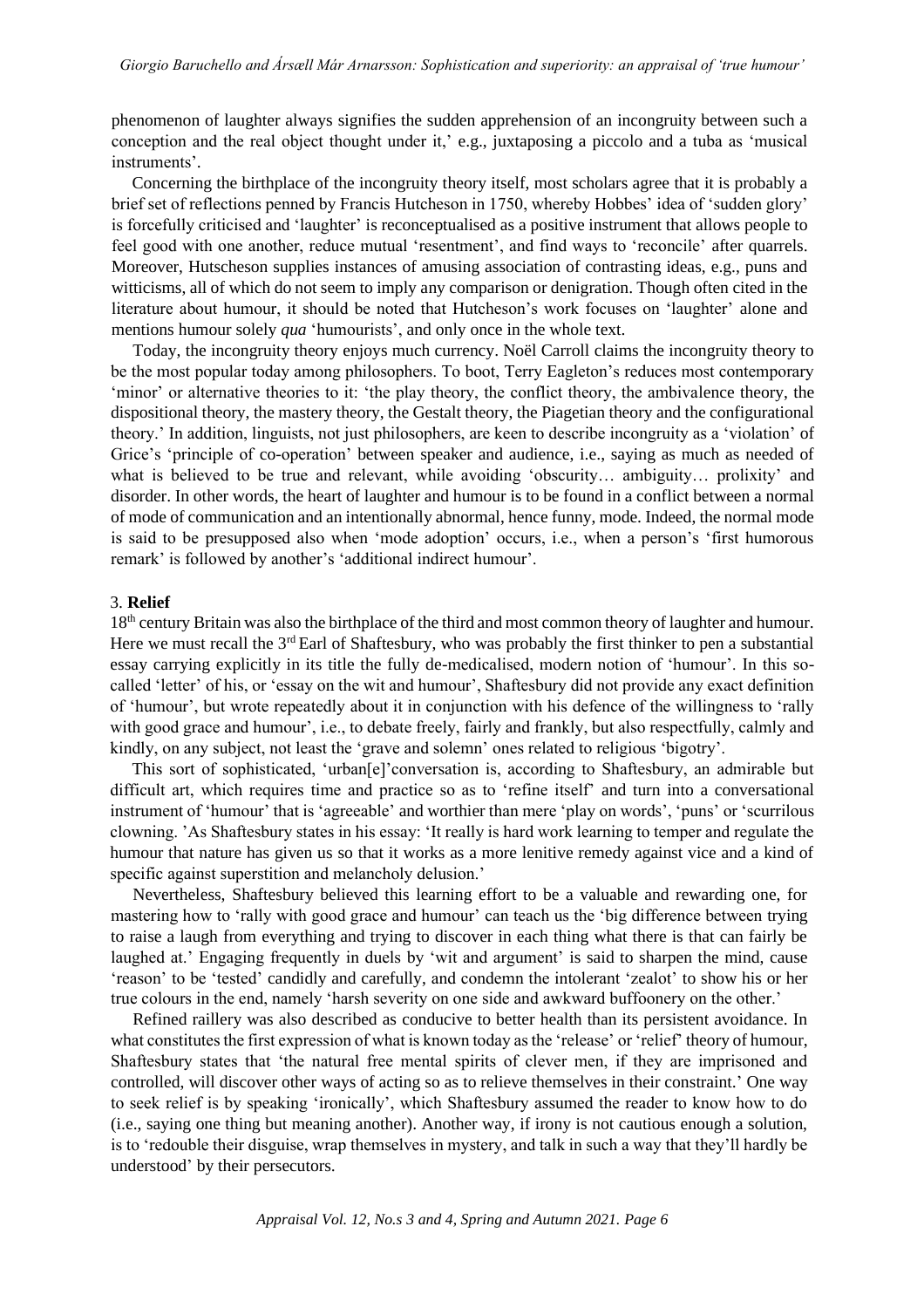Either way, 'bantering' will go on, for it has been 'aroused' by the 'persecuting spirit' of the enemies of freedom. These foes, according to Shaftesbury, may force 'raillery' to 'go to extremes', such as irony and apparent nonsense, but they cannot extinguish it altogether, analogously to what happens to a living body that has been imprisoned and restrained:

What happens here is like what happens in strong and healthy bodies that are debarred from their natural exercise and confined in a narrow space. They are forced to use odd gestures and contortions. They have a sort of action; they do still move; but they do it utterly ungracefully. That happens because the animal spirits in such sound and active limbs can't lie dead, i.e., unemployed.

The relief or release theory of laughter was further developed in the 19<sup>th</sup> century by Herbert Spencer, who argued that psychic energy, pretty much like any fluid, can build within a body, up to a certain limit, and thereafter seek release through particular physical pathways and related mental phenomena. Laughter, and the related mental experience of fun or amusement, is one of the channels whereby this discharge takes place. This theory was additionally enriched and made famous by Sigmund Freud, who argued that 'the energy that is relieved and discharged in laughter provides pleasure because it allegedly economizes upon energy that would ordinarily be used to contain or repress psychic activity.' In short, we enjoy laughing because it spares us anger, embarrassment, or having to be polite, dutiful, reasonable, or even logical.

#### *3.1*. *Three Reasons*

Addison's account of 'True Humour' does not hide its elitist character at any point. Indeed, in an influential discussion of 'Mr Hobbs' theory of laughter, Addison acknowledges the many good reasons for upholding such a theory, while also distinguishing between sophisticated and unsophisticated versions of our 'secret[ly]' prideful laughter, and cautioning his readers *via* a cleverly selected quote from Martial, the so-called Roman 'father of the epigram', i.e., 'ride si sapis' [laugh if you are wise].

It is, however, the case of Schopenhauer and Pirandello that we want to focus on in this section. Both, in fact, are routinely associated with the incongruity theory of laughter and humour. The former because, as we have seen, states 'incongruity' to be the core-element of humour. The latter because, in addition to expressing and emphasising the many forms that the 'contradiction' originating the 'feeling of the contrary' can take, exemplifies extensively such forms in his plays, novels and short stories, for which he was awarded the Nobel Prize for Literature in 1934.

#### *3.1.1. A Modicum of Callousness*

Concerning the many cruelties of life, 'true humour' is deemed capable of arising in the face of all kinds of accidents, fatalities, errors and horrors, by both Schopenhauer and Pirandello. Indeed, the seriousness of these horrors is precisely that gloomy depth which feeds the sublime mood of the true humourist, insofar as these horrors furnish him or her with the pathos that, combined with superficial comicality, generates the 'incongruity'(Schopenhauer) or 'contradiction'(Pirandello) required for 'true humour' to emerge.

Significantly, Schopenhauer's chosen quote from Shakespeare's *Hamlet* deals with death in one of its most terrible modalities, i.e., suicide, which the titular character is contemplating before a baffled Polonius. In parallel, Pirandello's exemplification of 'true humour' refers to a desperately made-up and provokingly overdressed old lady, whose age conspires against her prospects of keeping her younger husband attracted to her. Besides, *Hamlet* is itself a tragedy, while dramatic age-uneven romances are far from unfamiliar, real as well as fictional. How can anyone even smile in amusement, not to mention laugh, when confronted with such tragic aspects of the human condition?

The answer to this question is, simply, a modicum of callousness. Indifference in the face of someone else's suffering is part of the picture, necessarily. In the realm of fiction, to which both *Hamlet*  and Pirandello's oeuvre belong, the playwright or writer at work, if s/he wants to be successful in achieving 'true humour', must engage in conscious acts of active brutal cruelty, which consists precisely in creating adequate diversions to the depicted sufferings by way of comical counterpoints, so as to facilitate the lowering of compassion in his/her audience or, if compassion needs no lowering, its keeping it well where it is. In what is possibly the most famous philosophical work on laughter of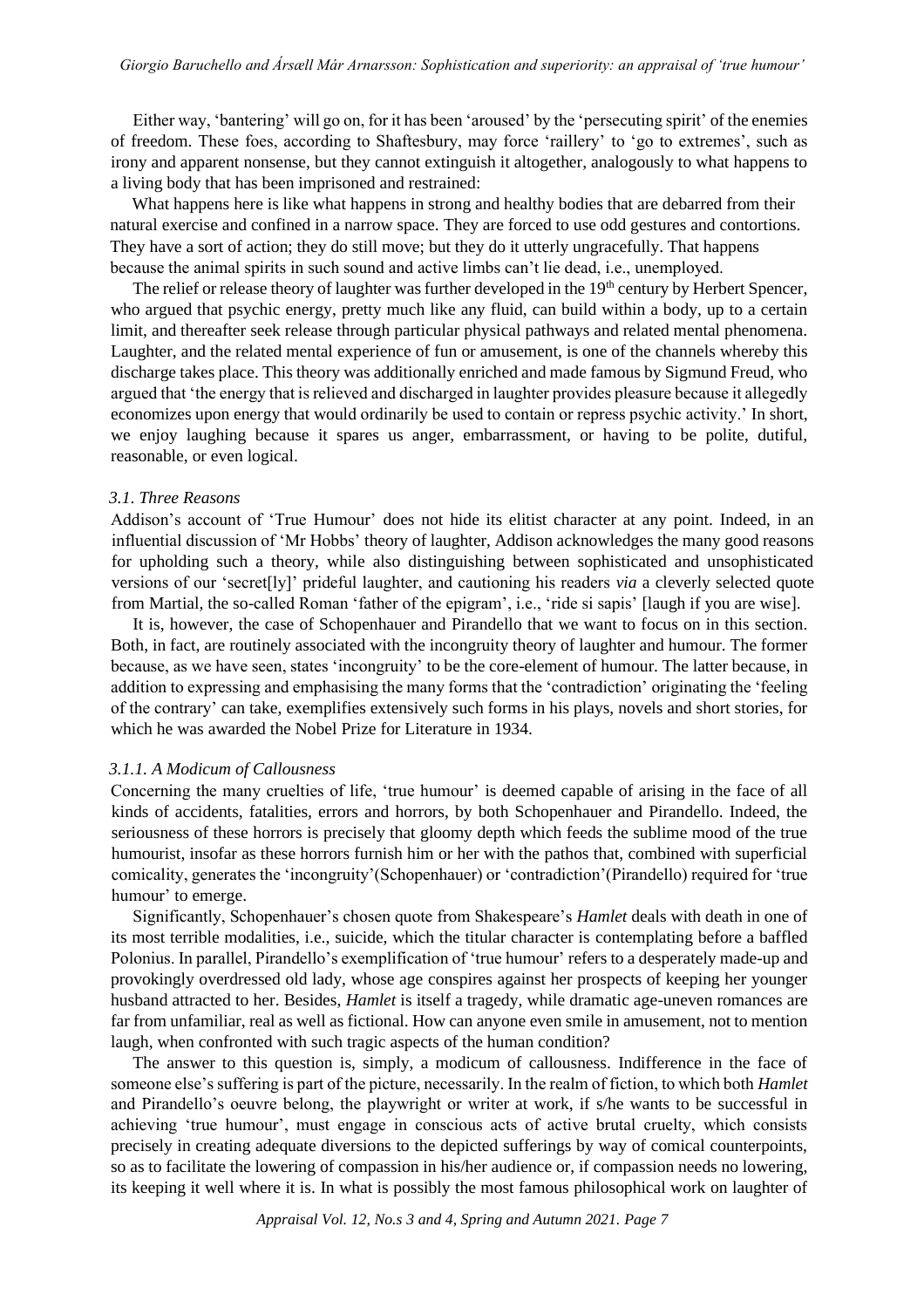all times, Bergson's *Le rire*, 'The Comical' is said to necessitate nothing less than an 'anaesthesia of the heart'.

On their part, the spectators and/or readers must also engage in such an 'anaesthesia' to be able to enjoy the humorous piece as humorous. In other words, they must be willing and capable of going along with the humourist's strategy and allowing a personal departure from, or diminution of, one's own sympathetic feelings in the face someone else's suffering.

## *3.1.2. A Modicum of Ferocity*

Perhaps unrecognised, sadism remains part of the picture too. Insofar as the comical component is pursued, even the most refined humourist is going to be actively sadistic, to some degree. On their part, all humorous persons enjoying the former's work are passively sadistic, since they find the comical component funny. Enjoyment of someone else's suffering, in other words, must be present as well. It is true that 'true humour' stresses sympathetically the sorrowful plight of the humorous character, or real person, more than the corresponding 'false' humour, which is concerned with laughter alone and, consequently, does not have to perform the same sympathetic operation. However, while there may be much tension or ambiguity between comicality and tragedy, the latter element is never allowed to triumph, lest humour, especially *qua* 'true humour', disintegrates.

Are you still unconvinced? It may be apt to reflect on the observations about these matters penned by a contemporary of both Bergson and Pirandello, namely four short paragraphs on 'the comical', 'wit', 'humour' and 'the grotesque' that lie buried inside a much larger work of aesthetics authored by the Spanish-American philosopher, poet and novelist George Santayana.

Superficially, Santayana endorses the incongruity theory of humour *de facto*, i.e., by finding 'juxtaposition… tension… complication' at its very heart, as well as *ipso dicto*, i.e., by calling laughing matters the offspring of 'incongruity'. Additionally, Santayana observes how 'humour' can be separated from 'laughing' by increasing 'the sympathy with which we are expected to regard' other people, or the 'reason' whereby we try to understand their 'foibles or absurdities'. If we proceed too far along the path of 'sympathy', we can change 'satire' into 'pathos' and fall 'out of the sphere of the comic altogether'. If we pursue the path of 'reason' too much, we end up doing something completely different than comedy or parody, e.g., psychology, which would simply stop 'amusing us'.

According to Santayana, humour *qua* artistic technique tries to strike a balance between the 'agreeable' yet unsympathetic observation of people's irrational behaviours (i.e., 'the satirical', which 'is closely akin to cruelty' *tout court*) and 'the luxury of imaginative sympathy,' i.e., 'the expansion into another life', which we find aesthetically rewarding, albeit 'painful' at times. As Santayana explains, the former 'satirical' element is quite simply necessary in order to preserve the 'sensuous and merely perceptive stimulation' lying at the heart of anything that is 'ridiculous', comical or funny. The latter element, instead, is required for the sake of ennobling the fun that we have, seeking 'touches of beauty and seriousness' and the 'aesthetically good'. As Santayana writes: 'The juxtaposition of these two pleasures produces just that tension and complication in which the humorous consists.' Therefore, 'the essence of what we call humor is that amusing weakness should be combined with an amicable humanity... We are satirical, and we are friendly at the same time'.

In acknowledging the 'cruelty' of 'satirical delight', which enjoys other people's '[d]efect and mishap' in the same way as 'blood and tortures excite in us the passions of the beast of prey', Santayana pays due credit to the superiority theory of humour. Consistent with this tradition, he claims something 'vulgar' and 'bad' to reside within 'the comic' at large, which gives us some degree of 'pleasure' by way of 'novelty… freedom… shock' and whatever intense 'stimulation' may be at work thereby, such as 'attracting our attention,… stimulating passions, such as scorn, or cruelty, or self-satisfaction (for there is a great deal of malice in our love of fun)'.

There may be a deep and unsettling truth to 'the suggestions of evil' associated with humorous fun because the bonds of sympathy are sometimes simply too strong, too profound and too entrenched within a person's bosom and self-understanding for any gaiety whatsoever to emerge. As Santayana writes: 'we never enjoy seeing our own persons in a satirical light, or any one else for whom we really feel affection.'